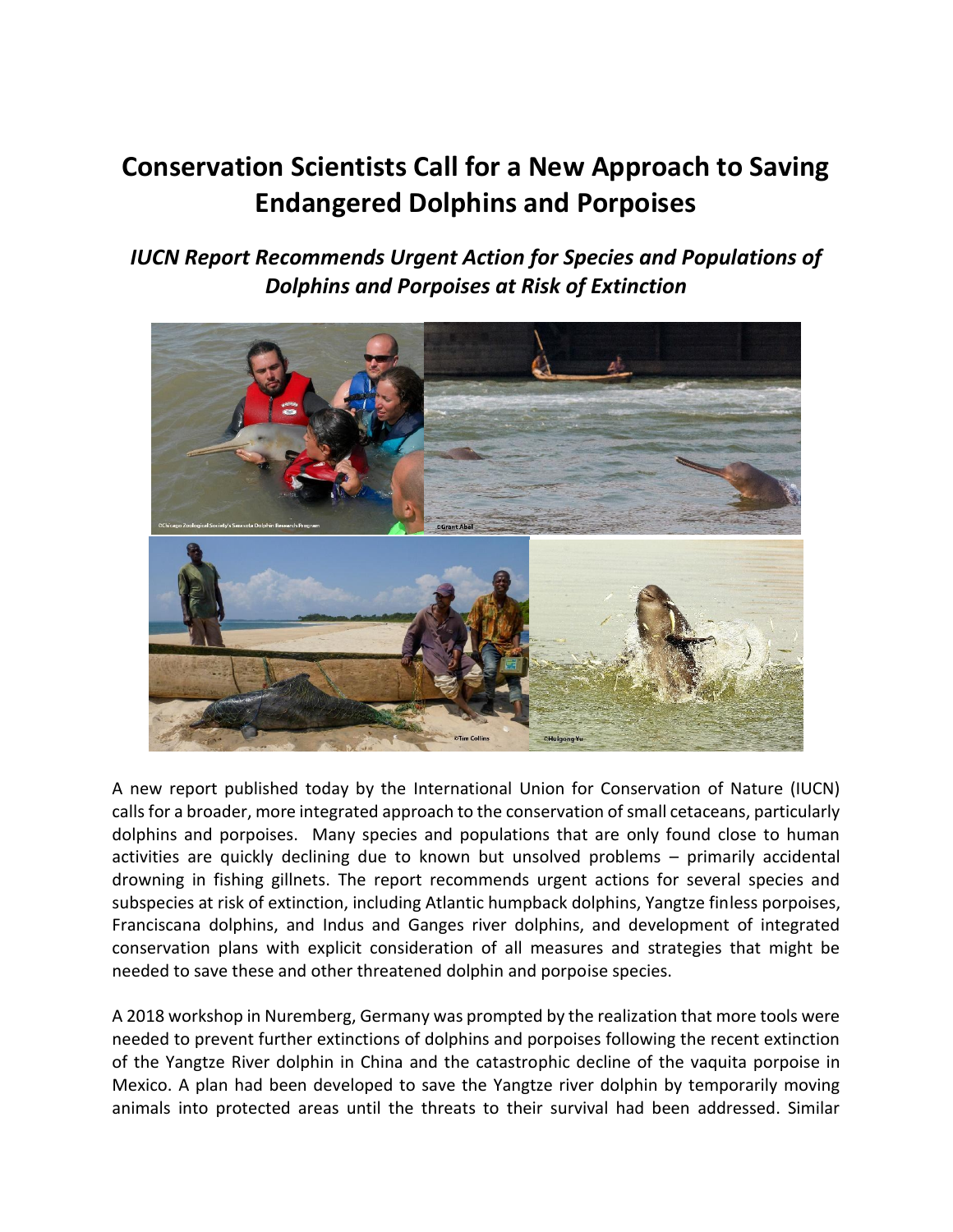actions to conserve the critically endangered vaquita were attempted. In both cases, these efforts to protect the species came too late to succeed, as there were too few animals left.

A scientific working group made up of conservation biologists, veterinarians, and marine mammal population experts discussed novel approaches to dolphin and porpoise conservation that are routinely used for terrestrial species. The working group consisted of 37 experts from 14 countries and was hosted by Zoo Nuremberg and three non-profit organizations: Ocean Park Hong Kong, National Marine Mammal Foundation and YAQU PACHA.

The resulting workshop report recommends that marine mammal conservationists around the world work together and act with urgency to consider critically needed conservation measures both in wild environments within the species' geographic range (in situ) and in protected or modified environments within or outside that range (ex situ). This holistic framework for species conservation planning is known as the One Plan approach. People frequently associate the term "*ex situ* conservation" with captive breeding of individuals in zoos and aquariums. In reality, *ex situ* approaches comprise a variety of actions including safeguarding animals in protected environments such as semi-natural reserves to prevent species extinction; initiating research programs to fill gaps in our understanding of a species' biology and threats to its survival; rescue and release of stranded or otherwise incapacitated individuals; and public engagement programs to promote understanding and support of species conservation. The One Plan approach, developed by the IUCN Species Survival Commission's Conservation Planning Specialist Group, features direct involvement of many stakeholders – conservation scientists, NGO representatives, government wildlife managers, local community leaders and industry representatives – combined with science-based decision making to improve species conservation planning.

"This report aims to catalyze discussions on a delicate but long overdue subject: how to integrate *ex situ* options into the conservation toolkit for dolphins and porpoises, and prevent extinctions in coming decades" said Jon Paul Rodríguez, Chair of the IUCN Species Survival Commission.

"The rate at which our planet is losing cetacean species and populations (to say nothing of biodiversity as a whole) is alarming, and our efforts to reverse the trend have clearly fallen far short of what's needed," said Dr. Randall Reeves, Chair of the IUCN/SSC Cetacean Specialist Group. "Uncoordinated, piecemeal, and steadfastly hands-off approaches must be replaced by better planned, bolder, and more integrated collaborations if we are to avoid further cetacean extinctions ."

"We want to be ready to take care of any of these species by being hopeful and working for the best outcome but being prepared for the worst," said Dr. Barbara Taylor, lead author of the Report. "We want to have the emergency room ready and know how to care for the patients."

The report points to a program currently ongoing in China to save Yangtze finless porpoises, of which only about 1,000 remain in the wild. Under the government's integrated conservation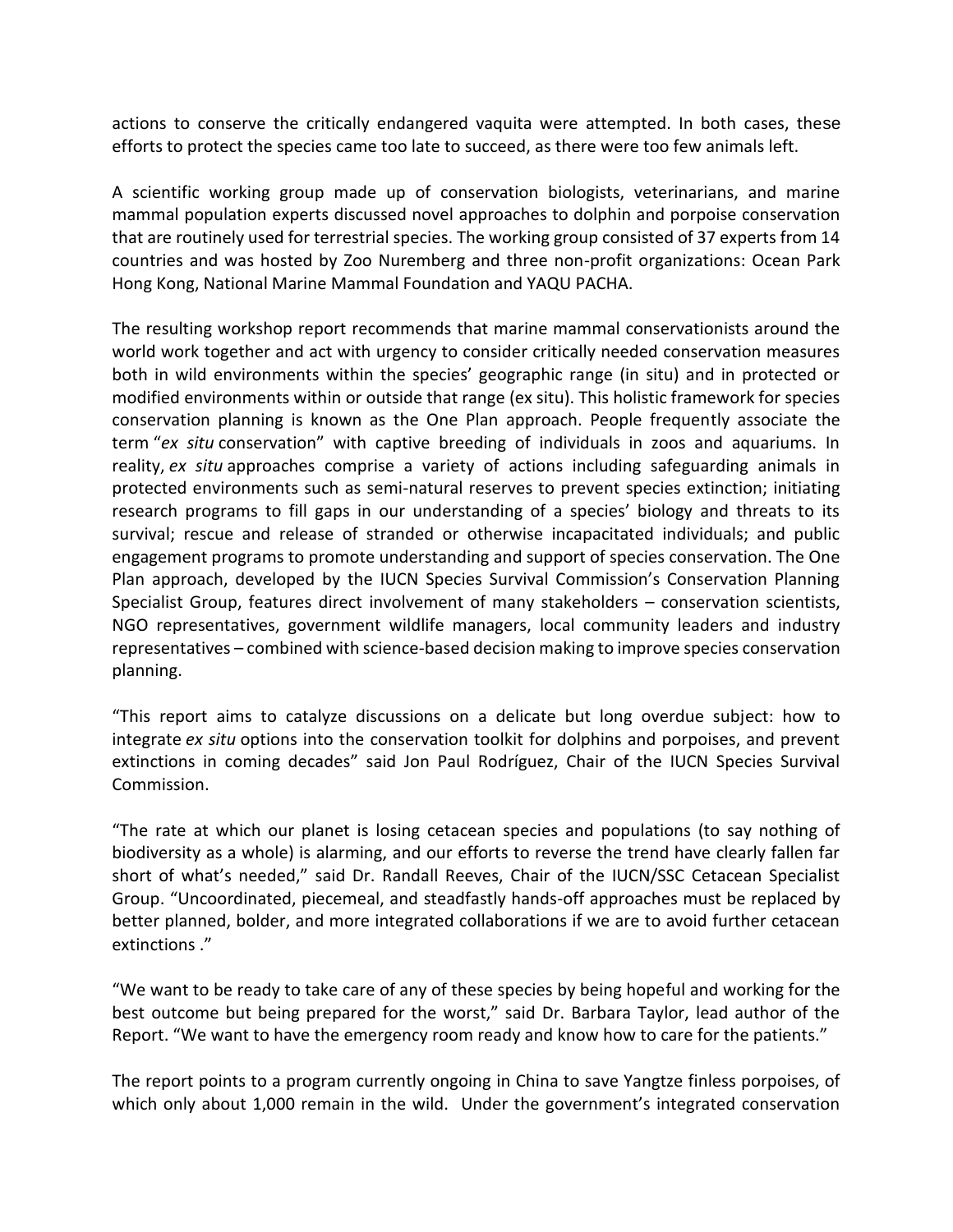plan, porpoises have been relocated from the Yangtze River to isolated river channel reserves, protecting the animals from multiple threats caused by human activities. As a result, there are now three healthy insurance populations living in semi-natural protected reserves where they feed and breed as they would in the wild.

Myfanwy Griffith, Executive Director of the European Association of Zoos and Aquaria (EAZA) said: "An integrated One Plan Approach to cetacean species, managing populations in a holistic manner, is the only way that we can avoid losing some of these extraordinary animals forever. We know now that earlier interventions, complete with *ex situ* components, could have radically changed the fate of both the Yangtse river dolphin and the vaquita. This report shows that *ex situ* conservation facilities like zoos and aquariums, and the specialist expertise they provide, must be involved at an early stage in any effort to save endangered cetaceans and must be supported to do so by conservationists, legislators and the public alike."

In today's report, actions supporting four species or subspecies of small cetaceans are recommended as highest priority:

- **1. Atlantic humpback dolphins** in Africa are suffering from multiple pressures, the impacts of which are not fully understood. Community-based research was recommended to fill knowledge gaps on animal abundance, geographic distribution, and threats to the species' survival. This crucial information will help to inform future integrated [conservation efforts.](http://www.sousateuszii.org/)
- **2. Yangtze finless porpoises** in China are struggling to survive due to many human-induced stressors including accidental deaths in fishing gear, sand mining, environmental pollution, vessel traffic, and overfishing**.** In an effort to assess the ongoing integrated conservation program as a model for other dolphins and porpoises, a program review within the framework of the *[One Plan](http://www.cpsg.org/our-approach/one-plan-approach-conservation) [Approach](http://www.cpsg.org/our-approach/one-plan-approach-conservation)* was recommended and is underway.
- **3. Franciscana dolphins** in Brazil, Uruguay, and Argentina are dying in gillnets in large numbers. Recommendations for this species include conducting [health assessments](https://www.sarasotadolphin.org/saving-the-franciscana-dolphin/) of live adult dolphins, and improving the care provided to **orphaned Franciscana calves** found stranded on beaches.
- **4. Indus and Ganges river dolphins** in Pakistan and India become trapped and often die in irrigation canals. Efforts will focus on strengthening the animal handling and veterinary capacity of local researchers to conduct [health assessments](https://www.nmmf.org/marine-mammal/south-asian-river-dolphin/) on rescued animals.

A group of the workshop organizers and participants has started a new initiative within the IUCN's Cetacean Specialist Group – Integrated Conservation Planning for Cetaceans (ICPC) – to begin developing an action plan for each of the most threatened dolphin and porpoise species and populations, prioritized by their conservation status, the imminence of catastrophic decline, and the potential for effective mitigation.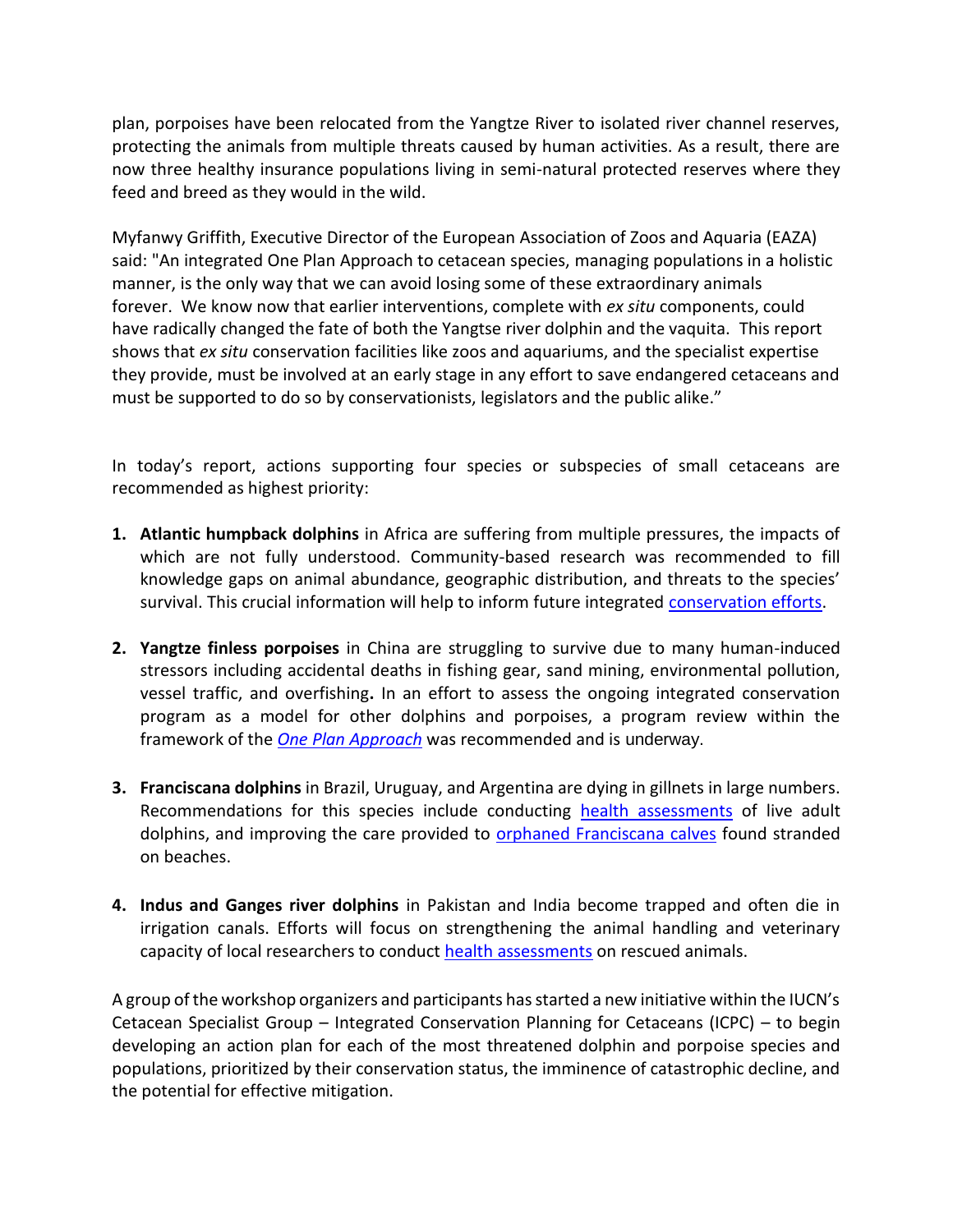More information on Integrated Conservation Planning for Cetaceans can be found on the ICPC [home page.](https://iucn-csg.org/integrated-conservation-planning-for-cetaceans-icpc/) The newly released IUCN Report can be downloaded [here.](https://portals.iucn.org/library/node/49109) Translations in French, German, Japanese, Mandarin Chinese, Portuguese and Spanish of the Executive Summary are available [here.](https://portals.iucn.org/library/node/49110)

# # #

*Members of the ICPC team include Co-Chairs Barbara Taylor, Southwest Fisheries Science Center, NOAA, and Grant Abel, Seattle Aquarium; and members (in alphabetical order) Dave Bader; Jay Barlow, Southwest Fisheries Science Center, NOAA; Lorenzo Rojas Bracho, Comisión Nacional de Áreas Naturales Protegidas (CONANP); Gill Braulik, University of St Andrews; Frank Cipriano, California Academy of Sciences; Tim Collins, Wildlife Conservation Society; Forrest Gomez, National Marine Mammal Foundation; HAO Yu Jiang, Institute of Hydrobiology, the Chinese Academy of Sciences; Phil Miller, IUCN; Randall Reeves, IUCN; Cynthia Smith, National Marine Mammal Foundation; Lorenzo von Fersen, YAQU PACHA and Zoo Nuremberg; WANG Ding, Institute of Hydrobiology, Chinese Academy of Sciences; Randall Wells, Chicago Zoological Society's Sarasota Dolphin Research Program.*

*Nuremberg workshop participants included representatives (in alphabetical order) from the Aquarium of the Pacific; Ashoka Trust for Research in Ecology and the Environment; Asociación Venezolana de Zoológicos y Acuarios, Comité Internacional para la Recuperación de la Vaquita (CIRVA); La Comisión Nacional para el Conocimiento y Uso de la Biodiversidad (CONABIO); California Academy of Sciences; Chicago Zoological Society; Dolphin Quest; European Association of Zoos and Aquaria; Fundacion Omacha; IUCN SSC Cetacean Specialist Group; IUCN SSC Conservation Planning Specialist Group; Institute of Hydrobiology, Chinese Academy of Sciences; Instituto Nacional de Pesquisas da Amazonia (INPA), Instituto de Oceanografia - Universidade Federal do Rio Grande/FURG; Fundacion para el Desarrollo de las Ciencias Fisicas, Matematicas y Naturales (FUDECI); National Marine Mammal Foundation; National Oceanic and Atmospheric Administration (NOAA); San Diego Zoo; Sarasota Dolphin Research Program; Sea Life - Merlin Entertainments; Silliman University; Syracuse University; The Living Desert Zoo and Gardens; University of Alaska Fairbanks - College of Fisheries and Ocean Sciences; University of St Andrews; VaquitaCPR; WWF International; Wildlife Conservation Society - Ocean Giants Program; World Association of Zoos and Aquariums; YAQU PACHA e.V.; Zoo Nuremberg; Zoological Society of London.*

## **INTEGRATED CONSERVATION PLANNING FOR CETACEANS CO-CHAIR**

Barbara L. Taylor Southwest Fisheries Science Center, NMFS, NOAA 8901 La Jolla Shores Drive La Jolla, CA 92037 U.S.A. barbara.taylor@noaa.gov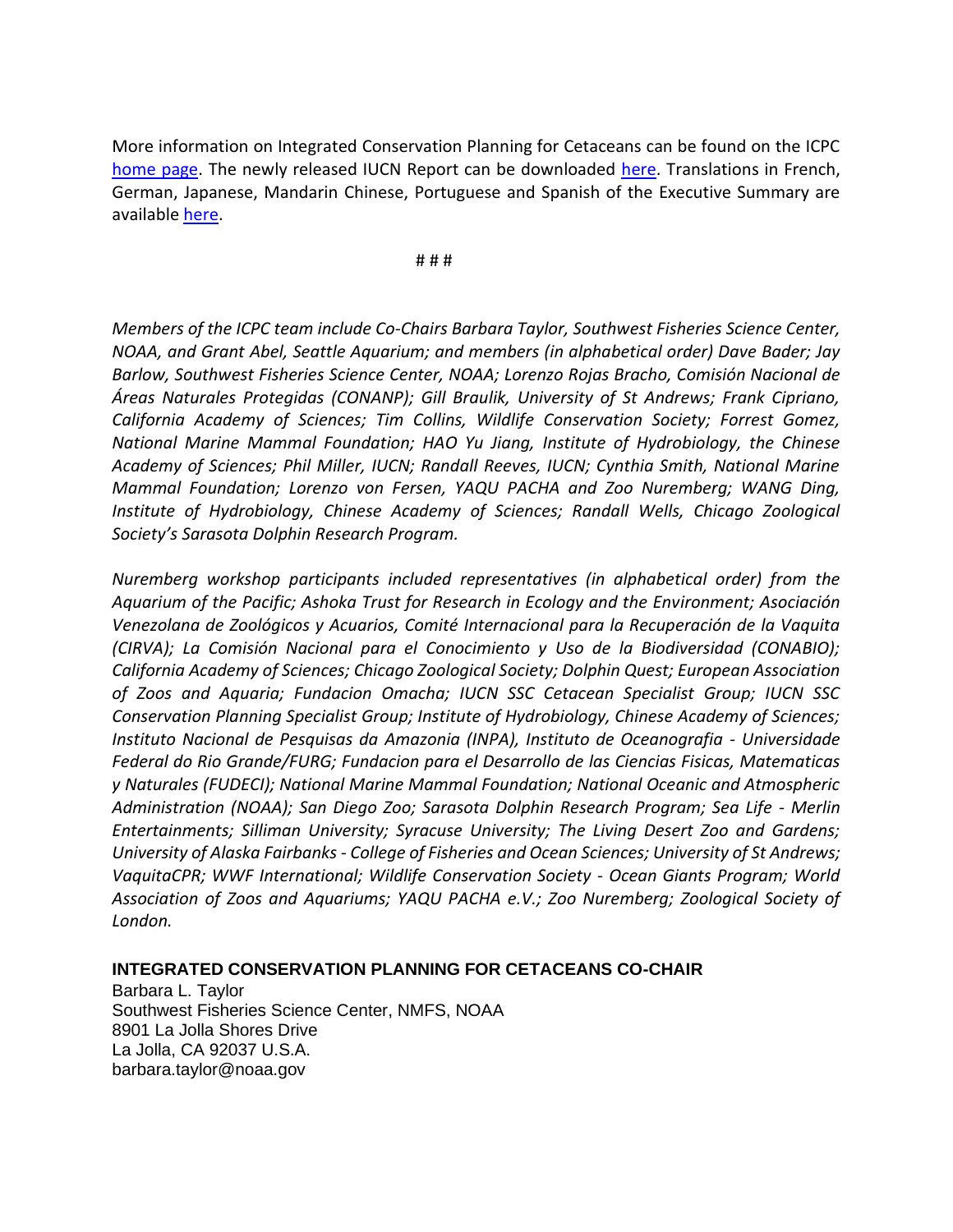## **INTEGRATED CONSERVATION PLANNING FOR CETACEANS CO-CHAIR**

Grant Abel Director of Life Sciences Seattle Aquarium 1483 Alaskan Way ,Pier 59 Seattle, WA 98101-2051 U.S.A. g.abel@seattleaquarium.org

### **CETACEAN SPECIALIST GROUP CHAIR**

Randall R. Reeves Okapi Wildlife Associates 27 Chandler, Hudson, Quebec J0P 1H0, Canada rrreeves@okapis.ca

### **CONSERVATION PLANNING SPECIALIST GROUP REPRESENTATIVE**

Philip S. Miller Senior Program Officer IUCN-SSC Conservation Planning Specialist Group (CPSG) 12101 Johnny Cake Ridge Road Apple Valley Minneapolis, MN, USA 55124-8151 [pmiller@cpsg.org](mailto:pmiller@cpsg.org)

### **MEDIA CONTACT**

David Bader 1324 W 26th Place San Pedro, CA 90732 U.S.A. daviddbader@gmail.com

#### **CONSERVATION MEDICINE SPECIALISTS**

Cynthia Smith DVM National Marine Mammal Foundation 2240 Shelter Island Drive Suite 200 San Diego, California 92106 cynthia.smith@nmmf.org

Forrest Gomez DVM National Marine Mammal Foundation 2240 Shelter Island Drive Suite 200 San Diego, California 92106 forrest.gomez@nmmf.org

## **PRIORITY PROJECTS POINT-OF-CONTACT**

**Atlantic humpback dolphin** Tim Collins tcollins@wcs.org

**South Asian river dolphins** Gill Braulik gillbraulik@gmail.com

**Yangtze finless porpoise**

Wang Ding, China wangd@ihb.ac.cn

#### **Vaquita**

Lorenzo Rojas Bracho, Mexico lrojasbracho@gmail.com

**Franciscana dolphin & Lahille's dolphin**